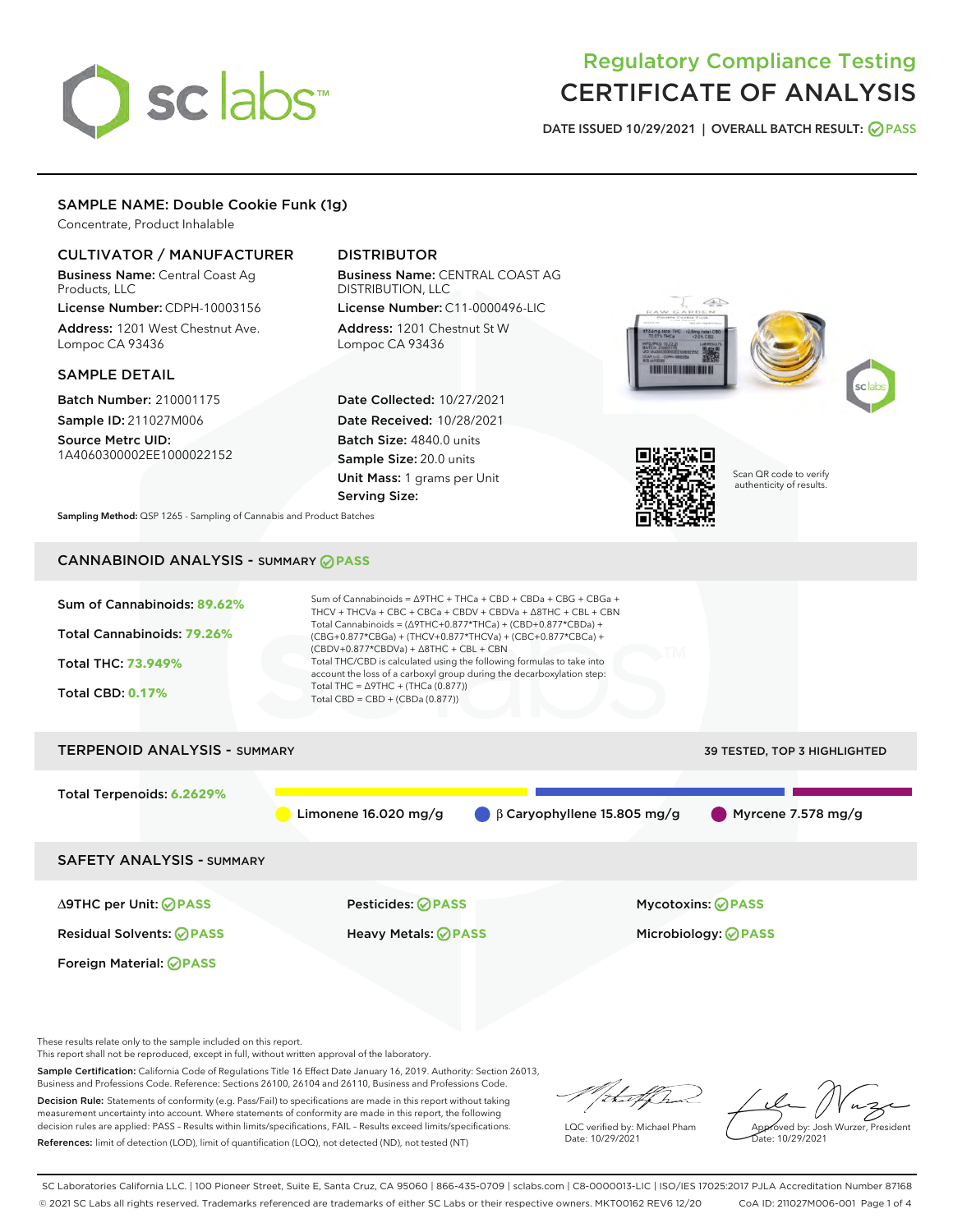



DOUBLE COOKIE FUNK (1G) | DATE ISSUED 10/29/2021 | OVERALL BATCH RESULT: ● PASS

#### CANNABINOID TEST RESULTS - 10/28/2021 2 PASS

Tested by high-performance liquid chromatography with diode-array detection (HPLC-DAD). **Method:** QSP 1157 - Analysis of Cannabinoids by HPLC-DAD

#### TOTAL CANNABINOIDS: **79.26%**

Total Cannabinoids (Total THC) + (Total CBD) + (Total CBG) + (Total THCV) + (Total CBC) + (Total CBDV) + ∆8THC + CBL + CBN

TOTAL THC: **73.949%** Total THC (∆9THC+0.877\*THCa)

TOTAL CBD: **0.17%**

Total CBD (CBD+0.877\*CBDa)

TOTAL CBG: 3.59% Total CBG (CBG+0.877\*CBGa)

TOTAL THCV: 0.342% Total THCV (THCV+0.877\*THCVa)

TOTAL CBC: 1.21% Total CBC (CBC+0.877\*CBCa)

TOTAL CBDV: ND Total CBDV (CBDV+0.877\*CBDVa)

| <b>COMPOUND</b>  | LOD/LOQ<br>(mg/g)          | <b>MEASUREMENT</b><br><b>UNCERTAINTY</b><br>(mg/g) | <b>RESULT</b><br>(mg/g) | <b>RESULT</b><br>(%) |
|------------------|----------------------------|----------------------------------------------------|-------------------------|----------------------|
| <b>THCa</b>      | 0.05 / 0.14                | ±20.209                                            | 786.35                  | 78.635               |
| <b>A9THC</b>     | 0.06 / 0.26                | ±1.715                                             | 49.86                   | 4.986                |
| <b>CBGa</b>      | 0.1 / 0.2                  | ±1.94                                              | 37.1                    | 3.71                 |
| <b>CBCa</b>      | 0.07/0.28                  | ±0.625                                             | 12.78                   | 1.278                |
| <b>THCVa</b>     | 0.07/0.20                  | ±0.186                                             | 3.90                    | 0.390                |
| <b>CBG</b>       | 0.06/0.19                  | ±0.132                                             | 3.36                    | 0.336                |
| <b>CBDa</b>      | 0.02/0.19                  | ±0.057                                             | 1.94                    | 0.194                |
| <b>CBC</b>       | 0.2 / 0.5                  | ±0.03                                              | 0.9                     | 0.09                 |
| $\triangle$ 8THC | 0.1/0.4                    | N/A                                                | <b>ND</b>               | <b>ND</b>            |
| <b>THCV</b>      | 0.1 / 0.2                  | N/A                                                | <b>ND</b>               | <b>ND</b>            |
| <b>CBD</b>       | 0.07/0.29                  | N/A                                                | <b>ND</b>               | <b>ND</b>            |
| <b>CBDV</b>      | 0.04 / 0.15                | N/A                                                | <b>ND</b>               | <b>ND</b>            |
| <b>CBDVa</b>     | 0.03 / 0.53                | N/A                                                | <b>ND</b>               | <b>ND</b>            |
| <b>CBL</b>       | 0.06 / 0.24                | N/A                                                | <b>ND</b>               | <b>ND</b>            |
| <b>CBN</b>       | 0.1/0.3                    | N/A                                                | <b>ND</b>               | <b>ND</b>            |
|                  | <b>SUM OF CANNABINOIDS</b> |                                                    | 896.2 mg/g              | 89.62%               |

#### **UNIT MASS: 1 grams per Unit**

| ∆9THC per Unit                        | 1120 per-package limit | 49.86 mg/unit  | <b>PASS</b> |
|---------------------------------------|------------------------|----------------|-------------|
| <b>Total THC per Unit</b>             |                        | 739.49 mg/unit |             |
| <b>CBD</b> per Unit                   |                        | <b>ND</b>      |             |
| <b>Total CBD per Unit</b>             |                        | $1.70$ mg/unit |             |
| Sum of Cannabinoids<br>per Unit       |                        | 896.2 mg/unit  |             |
| <b>Total Cannabinoids</b><br>per Unit |                        | 792.6 mg/unit  |             |

#### TERPENOID TEST RESULTS - 10/29/2021

Terpene analysis utilizing gas chromatography-flame ionization detection (GC-FID). **Method:** QSP 1192 - Analysis of Terpenoids by GC-FID

| <b>COMPOUND</b>         | LOD/LOQ<br>(mg/g) | <b>MEASUREMENT</b><br><b>UNCERTAINTY</b><br>(mg/g) | <b>RESULT</b><br>(mg/g)                         | <b>RESULT</b><br>(%) |
|-------------------------|-------------------|----------------------------------------------------|-------------------------------------------------|----------------------|
| Limonene                | 0.005 / 0.016     | ±0.2291                                            | 16.020                                          | 1.6020               |
| $\beta$ Caryophyllene   | 0.004 / 0.012     | ±0.5627                                            | 15.805                                          | 1.5805               |
| <b>Myrcene</b>          | 0.008 / 0.025     | ±0.0978                                            | 7.578                                           | 0.7578               |
| $\alpha$ Humulene       | 0.009 / 0.029     | ±0.1773                                            | 5.522                                           | 0.5522               |
| <b>Terpineol</b>        | 0.016 / 0.055     | ±0.1722                                            | 2.804                                           | 0.2804               |
| Linalool                | 0.009 / 0.032     | ±0.0845                                            | 2.223                                           | 0.2223               |
| $\beta$ Pinene          | 0.004 / 0.014     | ±0.0216                                            | 1.881                                           | 0.1881               |
| Fenchol                 | 0.010 / 0.034     | ±0.0673                                            | 1.739                                           | 0.1739               |
| $\alpha$ Bisabolol      | 0.008 / 0.026     | ±0.0855                                            | 1.601                                           | 0.1601               |
| Ocimene                 | 0.011 / 0.038     | ±0.0498                                            | 1.552                                           | 0.1552               |
| $\alpha$ Pinene         | 0.005 / 0.017     | ±0.0121                                            | 1.404                                           | 0.1404               |
| Guaiol                  | 0.009 / 0.030     | ±0.0535                                            | 1.133                                           | 0.1133               |
| trans-ß-Farnesene       | 0.008 / 0.025     | ±0.0328                                            | 0.924                                           | 0.0924               |
| <b>Terpinolene</b>      | 0.008 / 0.026     | ±0.0108                                            | 0.529                                           | 0.0529               |
| Nerolidol               | 0.009 / 0.028     | ±0.0314                                            | 0.500                                           | 0.0500               |
| Caryophyllene<br>Oxide  | 0.010 / 0.033     | ±0.0207                                            | 0.450                                           | 0.0450               |
| <b>Borneol</b>          | 0.005 / 0.016     | ±0.0159                                            | 0.379                                           | 0.0379               |
| Camphene                | 0.005 / 0.015     | ±0.0030                                            | 0.259                                           | 0.0259               |
| Fenchone                | 0.009 / 0.028     | ±0.0040                                            | 0.136                                           | 0.0136               |
| Citronellol             | 0.003 / 0.010     | ±0.0025                                            | 0.052                                           | 0.0052               |
| Sabinene Hydrate        | 0.006 / 0.022     | ±0.0018                                            | 0.046                                           | 0.0046               |
| Geraniol                | 0.002 / 0.007     | ±0.0015                                            | 0.034                                           | 0.0034               |
| $\alpha$ Terpinene      | 0.005 / 0.017     | ±0.0004                                            | 0.024                                           | 0.0024               |
| $\gamma$ Terpinene      | 0.006 / 0.018     | ±0.0003                                            | 0.020                                           | 0.0020               |
| Nerol                   | 0.003 / 0.011     | ±0.0006                                            | 0.014                                           | 0.0014               |
| $\alpha$ Phellandrene   | 0.006 / 0.020     | N/A                                                | <loq< th=""><th><loq< th=""></loq<></th></loq<> | <loq< th=""></loq<>  |
| 3 Carene                | 0.005 / 0.018     | N/A                                                | <loq< th=""><th><loq< th=""></loq<></th></loq<> | <loq< th=""></loq<>  |
| Sabinene                | 0.004 / 0.014     | N/A                                                | ND                                              | <b>ND</b>            |
| p-Cymene                | 0.005 / 0.016     | N/A                                                | ND                                              | <b>ND</b>            |
| Eucalyptol              | 0.006 / 0.018     | N/A                                                | <b>ND</b>                                       | <b>ND</b>            |
| (-)-Isopulegol          | 0.005 / 0.016     | N/A                                                | ND                                              | ND                   |
| Camphor                 | 0.006 / 0.019     | N/A                                                | ND                                              | <b>ND</b>            |
| Isoborneol              | 0.004 / 0.012     | N/A                                                | ND                                              | ND                   |
| Menthol                 | 0.008 / 0.025     | N/A                                                | ND                                              | ND                   |
| R-(+)-Pulegone          | 0.003 / 0.011     | N/A                                                | ND                                              | ND                   |
| <b>Geranyl Acetate</b>  | 0.004 / 0.014     | N/A                                                | ND                                              | ND                   |
| $\alpha$ Cedrene        | 0.005 / 0.016     | N/A                                                | ND                                              | ND                   |
| Valencene               | 0.009 / 0.030     | N/A                                                | ND                                              | ND                   |
| Cedrol                  | 0.008 / 0.027     | N/A                                                | ND                                              | ND                   |
| <b>TOTAL TERPENOIDS</b> |                   |                                                    | 62.629 mg/g                                     | 6.2629%              |

SC Laboratories California LLC. | 100 Pioneer Street, Suite E, Santa Cruz, CA 95060 | 866-435-0709 | sclabs.com | C8-0000013-LIC | ISO/IES 17025:2017 PJLA Accreditation Number 87168 © 2021 SC Labs all rights reserved. Trademarks referenced are trademarks of either SC Labs or their respective owners. MKT00162 REV6 12/20 CoA ID: 211027M006-001 Page 2 of 4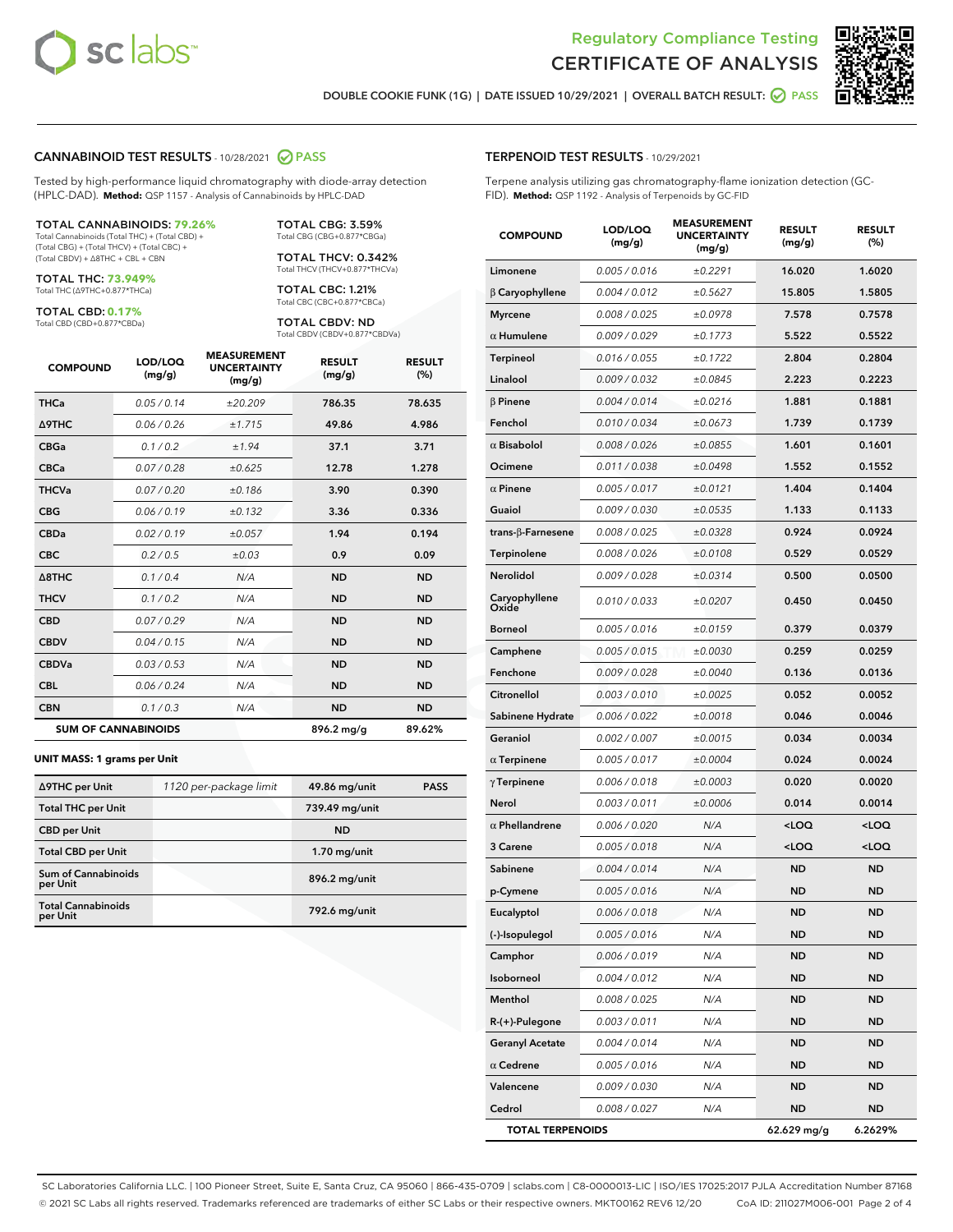



DOUBLE COOKIE FUNK (1G) | DATE ISSUED 10/29/2021 | OVERALL BATCH RESULT: ○ PASS

# CATEGORY 1 PESTICIDE TEST RESULTS - 10/29/2021 2 PASS

Pesticide and plant growth regulator analysis utilizing high-performance liquid chromatography-mass spectrometry (HPLC-MS) or gas chromatography-mass spectrometry (GC-MS). \*GC-MS utilized where indicated. **Method:** QSP 1212 - Analysis of Pesticides and Mycotoxins by LC-MS or QSP 1213 - Analysis of Pesticides by GC-MS

| <b>COMPOUND</b>             | LOD/LOQ<br>$(\mu g/g)$ | <b>ACTION</b><br><b>LIMIT</b><br>$(\mu g/g)$ | <b>MEASUREMENT</b><br><b>UNCERTAINTY</b><br>$(\mu g/g)$ | <b>RESULT</b><br>$(\mu g/g)$ | <b>RESULT</b> |
|-----------------------------|------------------------|----------------------------------------------|---------------------------------------------------------|------------------------------|---------------|
| Aldicarb                    | 0.03 / 0.08            | $\geq$ LOD                                   | N/A                                                     | <b>ND</b>                    | <b>PASS</b>   |
| Carbofuran                  | 0.02 / 0.05            | $>$ LOD                                      | N/A                                                     | <b>ND</b>                    | <b>PASS</b>   |
| Chlordane*                  | 0.03 / 0.08            | $\ge$ LOD                                    | N/A                                                     | <b>ND</b>                    | <b>PASS</b>   |
| Chlorfenapyr*               | 0.03/0.10              | $>$ LOD                                      | N/A                                                     | <b>ND</b>                    | <b>PASS</b>   |
| Chlorpyrifos                | 0.02 / 0.06            | ≥ LOD                                        | N/A                                                     | <b>ND</b>                    | <b>PASS</b>   |
| Coumaphos                   | 0.02 / 0.07            | $\ge$ LOD                                    | N/A                                                     | <b>ND</b>                    | <b>PASS</b>   |
| Daminozide                  | 0.02 / 0.07            | $\geq$ LOD                                   | N/A                                                     | <b>ND</b>                    | <b>PASS</b>   |
| <b>DDVP</b><br>(Dichlorvos) | 0.03/0.09              | $\geq$ LOD                                   | N/A                                                     | <b>ND</b>                    | <b>PASS</b>   |
| Dimethoate                  | 0.03 / 0.08            | $>$ LOD                                      | N/A                                                     | <b>ND</b>                    | <b>PASS</b>   |
| Ethoprop(hos)               | 0.03/0.10              | $\ge$ LOD                                    | N/A                                                     | <b>ND</b>                    | <b>PASS</b>   |
| Etofenprox                  | 0.02 / 0.06            | $>$ LOD                                      | N/A                                                     | <b>ND</b>                    | <b>PASS</b>   |
| Fenoxycarb                  | 0.03 / 0.08            | $\geq$ LOD                                   | N/A                                                     | <b>ND</b>                    | <b>PASS</b>   |
| Fipronil                    | 0.03/0.08              | $>$ LOD                                      | N/A                                                     | <b>ND</b>                    | <b>PASS</b>   |
| Imazalil                    | 0.02 / 0.06            | $\geq$ LOD                                   | N/A                                                     | <b>ND</b>                    | <b>PASS</b>   |
| <b>Methiocarb</b>           | 0.02 / 0.07            | $\ge$ LOD                                    | N/A                                                     | <b>ND</b>                    | <b>PASS</b>   |
| Methyl<br>parathion         | 0.03/0.10              | $\geq$ LOD                                   | N/A                                                     | <b>ND</b>                    | <b>PASS</b>   |
| <b>Mevinphos</b>            | 0.03/0.09              | $>$ LOD                                      | N/A                                                     | <b>ND</b>                    | <b>PASS</b>   |
| Paclobutrazol               | 0.02 / 0.05            | $\geq$ LOD                                   | N/A                                                     | <b>ND</b>                    | <b>PASS</b>   |
| Propoxur                    | 0.03/0.09              | $\ge$ LOD                                    | N/A                                                     | <b>ND</b>                    | <b>PASS</b>   |
| Spiroxamine                 | 0.03 / 0.08            | $\ge$ LOD                                    | N/A                                                     | <b>ND</b>                    | <b>PASS</b>   |
| Thiacloprid                 | 0.03/0.10              | $\geq$ LOD                                   | N/A                                                     | <b>ND</b>                    | <b>PASS</b>   |

#### CATEGORY 2 PESTICIDE TEST RESULTS - 10/29/2021 @ PASS

| <b>COMPOUND</b>          | LOD/LOO<br>$(\mu g/g)$ | <b>ACTION</b><br>LIMIT<br>$(\mu g/g)$ | <b>MEASUREMENT</b><br><b>UNCERTAINTY</b><br>$(\mu g/g)$ | <b>RESULT</b><br>$(\mu g/g)$ | <b>RESULT</b> |
|--------------------------|------------------------|---------------------------------------|---------------------------------------------------------|------------------------------|---------------|
| Abamectin                | 0.03/0.10              | 0.1                                   | N/A                                                     | <b>ND</b>                    | <b>PASS</b>   |
| Acephate                 | 0.02/0.07              | 0.1                                   | N/A                                                     | <b>ND</b>                    | <b>PASS</b>   |
| Acequinocyl              | 0.02/0.07              | 0.1                                   | N/A                                                     | <b>ND</b>                    | <b>PASS</b>   |
| Acetamiprid              | 0.02/0.05              | 0.1                                   | N/A                                                     | <b>ND</b>                    | <b>PASS</b>   |
| Azoxystrobin             | 0.02/0.07              | 0.1                                   | N/A                                                     | <b>ND</b>                    | <b>PASS</b>   |
| <b>Bifenazate</b>        | 0.01/0.04              | 0.1                                   | N/A                                                     | <b>ND</b>                    | <b>PASS</b>   |
| <b>Bifenthrin</b>        | 0.02 / 0.05            | 3                                     | N/A                                                     | <b>ND</b>                    | <b>PASS</b>   |
| <b>Boscalid</b>          | 0.03/0.09              | 0.1                                   | N/A                                                     | <b>ND</b>                    | <b>PASS</b>   |
| Captan                   | 0.19/0.57              | 0.7                                   | N/A                                                     | <b>ND</b>                    | <b>PASS</b>   |
| Carbaryl                 | 0.02/0.06              | 0.5                                   | N/A                                                     | <b>ND</b>                    | <b>PASS</b>   |
| Chlorantranilip-<br>role | 0.04/0.12              | 10                                    | N/A                                                     | <b>ND</b>                    | <b>PASS</b>   |
| Clofentezine             | 0.03/0.09              | 0.1                                   | N/A                                                     | <b>ND</b>                    | <b>PASS</b>   |

| <b>CATEGORY 2 PESTICIDE TEST RESULTS</b> - 10/29/2021 continued |  |
|-----------------------------------------------------------------|--|
|                                                                 |  |

| <b>COMPOUND</b>               | LOD/LOQ<br>(µg/g) | <b>ACTION</b><br>LIMIT<br>(µg/g) | <b>MEASUREMENT</b><br><b>UNCERTAINTY</b><br>(µg/g) | <b>RESULT</b><br>(µg/g) | <b>RESULT</b> |
|-------------------------------|-------------------|----------------------------------|----------------------------------------------------|-------------------------|---------------|
| Cyfluthrin                    | 0.12 / 0.38       | $\overline{c}$                   | N/A                                                | <b>ND</b>               | <b>PASS</b>   |
| Cypermethrin                  | 0.11/0.32         | 1                                | N/A                                                | <b>ND</b>               | <b>PASS</b>   |
| <b>Diazinon</b>               | 0.02 / 0.05       | 0.1                              | N/A                                                | <b>ND</b>               | <b>PASS</b>   |
| Dimethomorph                  | 0.03 / 0.09       | 2                                | N/A                                                | <b>ND</b>               | <b>PASS</b>   |
| Etoxazole                     | 0.02 / 0.06       | 0.1                              | N/A                                                | <b>ND</b>               | <b>PASS</b>   |
| Fenhexamid                    | 0.03 / 0.09       | 0.1                              | N/A                                                | <b>ND</b>               | <b>PASS</b>   |
| Fenpyroximate                 | 0.02 / 0.06       | 0.1                              | N/A                                                | <b>ND</b>               | <b>PASS</b>   |
| Flonicamid                    | 0.03 / 0.10       | 0.1                              | N/A                                                | <b>ND</b>               | <b>PASS</b>   |
| Fludioxonil                   | 0.03/0.10         | 0.1                              | N/A                                                | <b>ND</b>               | <b>PASS</b>   |
| Hexythiazox                   | 0.02 / 0.07       | 0.1                              | N/A                                                | <b>ND</b>               | <b>PASS</b>   |
| Imidacloprid                  | 0.04 / 0.11       | 5                                | N/A                                                | <b>ND</b>               | <b>PASS</b>   |
| Kresoxim-methyl               | 0.02 / 0.07       | 0.1                              | N/A                                                | <b>ND</b>               | <b>PASS</b>   |
| Malathion                     | 0.03 / 0.09       | 0.5                              | N/A                                                | <b>ND</b>               | <b>PASS</b>   |
| Metalaxyl                     | 0.02 / 0.07       | $\overline{c}$                   | N/A                                                | <b>ND</b>               | <b>PASS</b>   |
| Methomyl                      | 0.03 / 0.10       | 1                                | N/A                                                | <b>ND</b>               | <b>PASS</b>   |
| Myclobutanil                  | 0.03/0.09         | 0.1                              | N/A                                                | <b>ND</b>               | <b>PASS</b>   |
| Naled                         | 0.02 / 0.07       | 0.1                              | N/A                                                | <b>ND</b>               | <b>PASS</b>   |
| Oxamyl                        | 0.04 / 0.11       | 0.5                              | N/A                                                | <b>ND</b>               | <b>PASS</b>   |
| Pentachloronitro-<br>benzene* | 0.03/0.09         | 0.1                              | N/A                                                | <b>ND</b>               | <b>PASS</b>   |
| Permethrin                    | 0.04 / 0.12       | 0.5                              | N/A                                                | <b>ND</b>               | <b>PASS</b>   |
| Phosmet                       | 0.03 / 0.10       | 0.1                              | N/A                                                | <b>ND</b>               | <b>PASS</b>   |
| Piperonylbu-<br>toxide        | 0.02 / 0.07       | 3                                | N/A                                                | <b>ND</b>               | <b>PASS</b>   |
| Prallethrin                   | 0.03 / 0.08       | 0.1                              | N/A                                                | <b>ND</b>               | <b>PASS</b>   |
| Propiconazole                 | 0.02 / 0.07       | 0.1                              | N/A                                                | <b>ND</b>               | <b>PASS</b>   |
| Pyrethrins                    | 0.04 / 0.12       | 0.5                              | N/A                                                | <b>ND</b>               | <b>PASS</b>   |
| Pyridaben                     | 0.02 / 0.07       | 0.1                              | N/A                                                | <b>ND</b>               | <b>PASS</b>   |
| Spinetoram                    | 0.02 / 0.07       | 0.1                              | N/A                                                | <b>ND</b>               | <b>PASS</b>   |
| Spinosad                      | 0.02 / 0.07       | 0.1                              | N/A                                                | <b>ND</b>               | <b>PASS</b>   |
| Spiromesifen                  | 0.02 / 0.05       | 0.1                              | N/A                                                | <b>ND</b>               | <b>PASS</b>   |
| Spirotetramat                 | 0.02 / 0.06       | 0.1                              | N/A                                                | <b>ND</b>               | <b>PASS</b>   |
| Tebuconazole                  | 0.02 / 0.07       | 0.1                              | N/A                                                | <b>ND</b>               | <b>PASS</b>   |
| Thiamethoxam                  | 0.03 / 0.10       | 5                                | N/A                                                | <b>ND</b>               | <b>PASS</b>   |
| Trifloxystrobin               | 0.03 / 0.08       | 0.1                              | N/A                                                | <b>ND</b>               | <b>PASS</b>   |

SC Laboratories California LLC. | 100 Pioneer Street, Suite E, Santa Cruz, CA 95060 | 866-435-0709 | sclabs.com | C8-0000013-LIC | ISO/IES 17025:2017 PJLA Accreditation Number 87168 © 2021 SC Labs all rights reserved. Trademarks referenced are trademarks of either SC Labs or their respective owners. MKT00162 REV6 12/20 CoA ID: 211027M006-001 Page 3 of 4